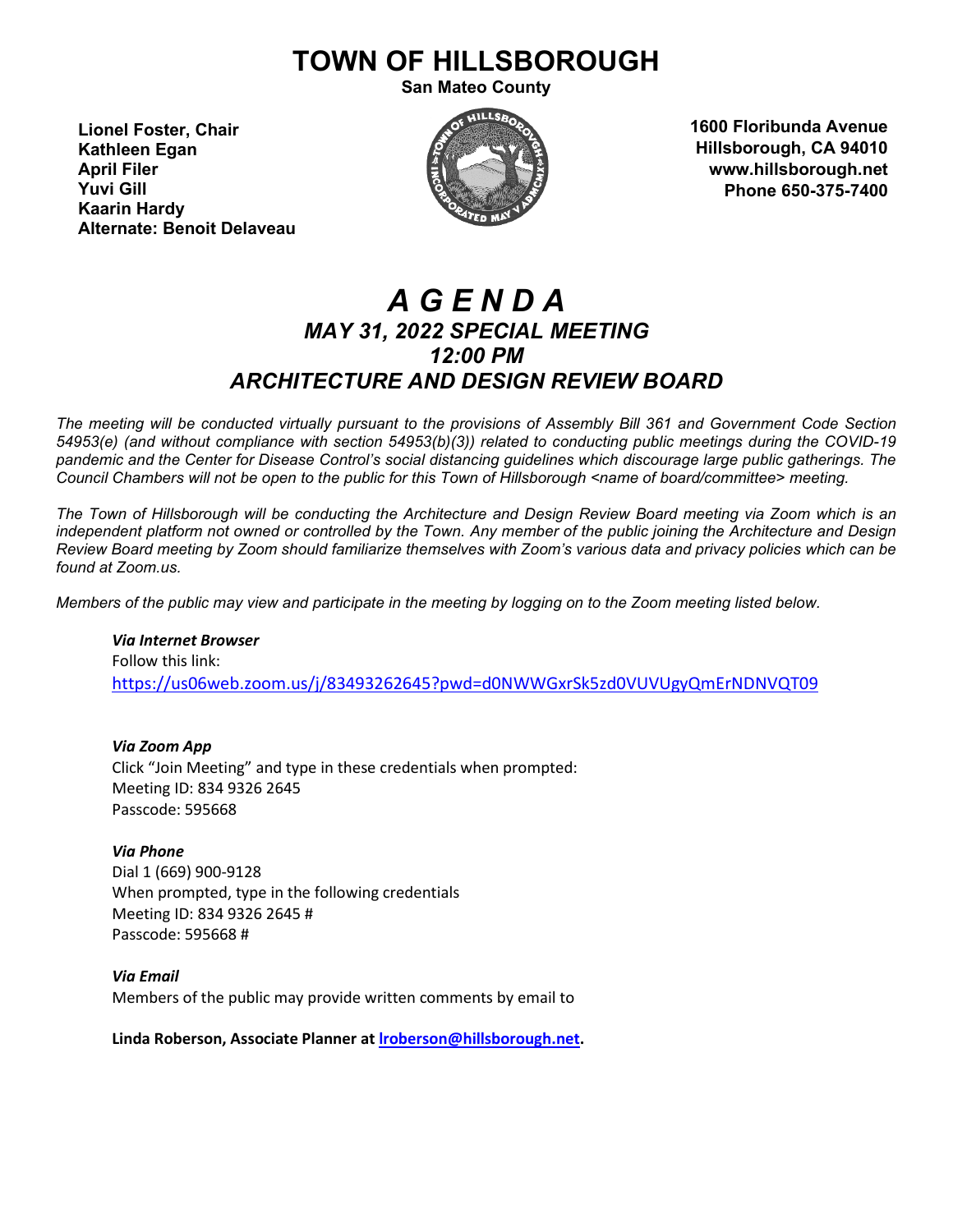Agenda – Architecture and Design Review Board Monday, May 31, 2022 Page 2

*Emailed comments should note the agenda item on which you are commenting or that your concern is not on the agenda. Written comment length should be approximately 250-300 words, commensurate with the three minutes allowed for verbal comments.* 

*Members of the public may provide public comments via the Zoom platform by using the "raise hand" feature or, if calling in by phone, by pressing \*9 on the telephone keypad. If a member of the public wants to provide public comment on an item or a non-agenda item during the general public comment portion of the meeting, they shall request to speak by using the "raise hand" feature on Zoom or, if calling in by phone, by pressing \*9 on the telephone keypad prior to the close of the public comment period. In response, the Town will unmute the speaker and allow them to speak up to three minutes. All members of the public will be limited to one comment per agenda item. The Town encourages all members of the public to limit any comments that might be repetitive of comments provided by other speakers on the same item.* 

# **I. CALL TO ORDER**

### **II. ROLL CALL**

### **III. PUBLIC COMMENT I:**

*This portion of the meeting is reserved for persons wishing to address the Architecture and Design Review Board on any matter not on the agenda. Members of the public may provide comments via the Zoom platform by using the "raise hand" feature or, if calling in by phone, by pressing \*9 on the telephone keypad. In response, the Town will unmute the speaker and allow them to speak on any topic for up to three minutes. If there appears to be a large number of speakers, speaking time may be reduced to no less than 2 minutes, at the discretion of the Chair. Members of the public are limited to one comment at this time. State law prohibits the Architecture and Design Review Board from discussing or acting on non-agenda items, and generally limits the ability of the Architecture and Design Review Board to respond to any public comments made regarding non-agenda items.*

# **IV. ANNOUNCEMENT OF CONFLICT OF INTEREST:**

*This portion of the agenda is for board members to disclose any conflict of interest related to any item on the agenda. Any board member who has confirmed a conflict of interest or has reason to believe they have a conflict of interest should disclose the conflict for the record and abide by the disqualification requirements contained in FPPC regulations.*

#### **V. CONSENT CALENDAR:**

*The Consent Calendar includes routine items, which do not require discussion. A board member or staff may remove an item for discussion, and any member of the public may request a board member to remove an item for discussion. If there is no request to remove any item from the consent calendar, then the item can be approved in one motion with a roll call vote.*

# 1. **Resolution Making Findings and Determinations Under Assembly Bill 361 for the Continuation of Virtual Meetings (Staff)**

On March 17, 2020, in the face of the COVID-19 pandemic, Governor Gavin Newsom issued Executive Order N-29-20 suspending certain provisions of the Ralph M. Brown Act in order to allow for local legislative bodies to conduct their meetings completely telephonically or by other electronic means. AB 361 preserves many of the provisions of the earlier executive orders while also adding new requirements to the management of remote and teleconference public meetings in order to better achieve the levels of transparency that the Brown Act demands.